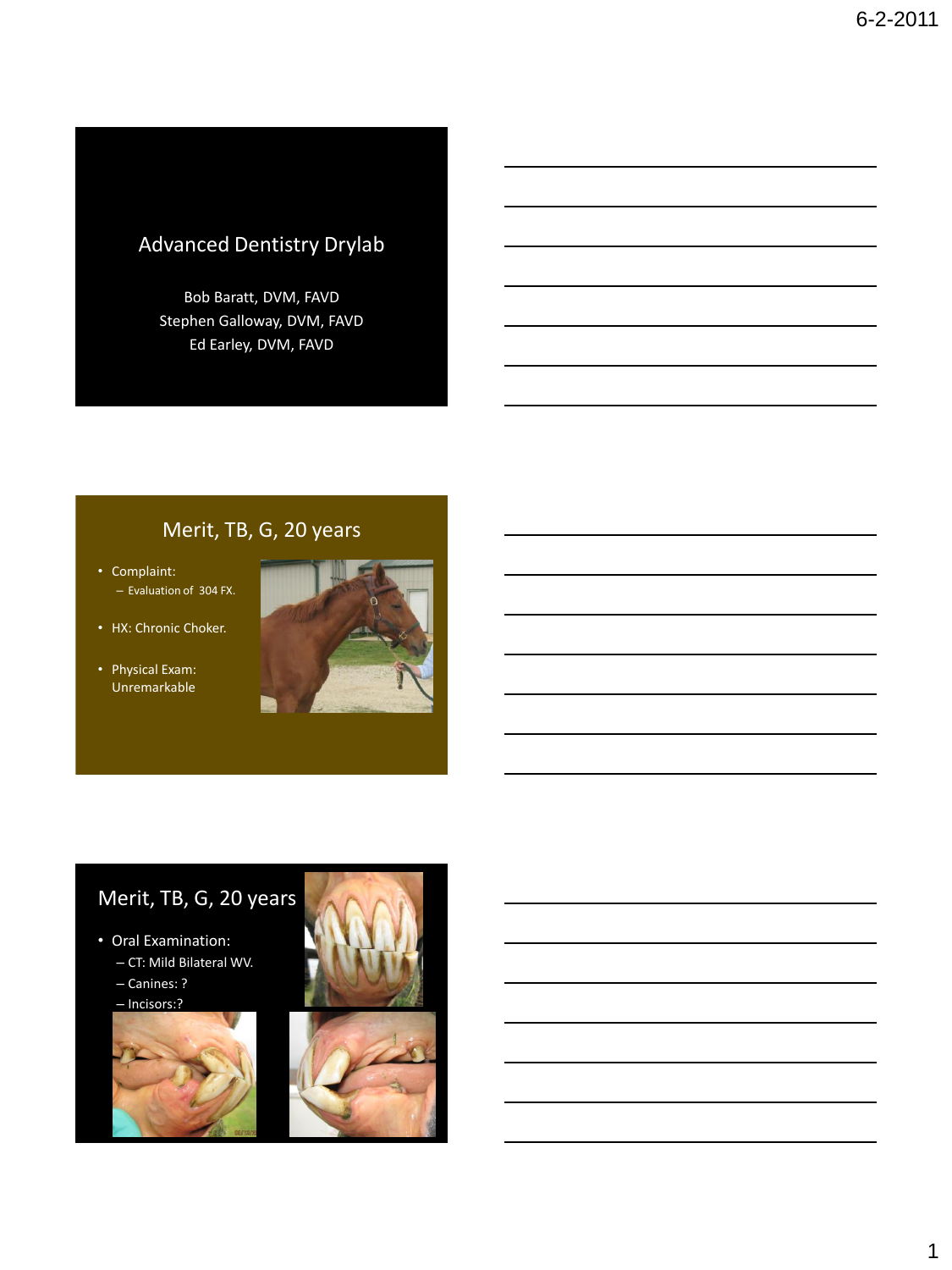• Survey Radiographs: Standard Intraoral (IO) DV.



# Merit, TB, G, 20 years

• Survey Radiographs: Standard Intraoral (IO) VD.



- Radiographic Findings: ?
- Are the images provided sufficient to formulate a Diagnosis? A Treatment Plan?
- Diagnosis: ?
- Treatment Plan: ?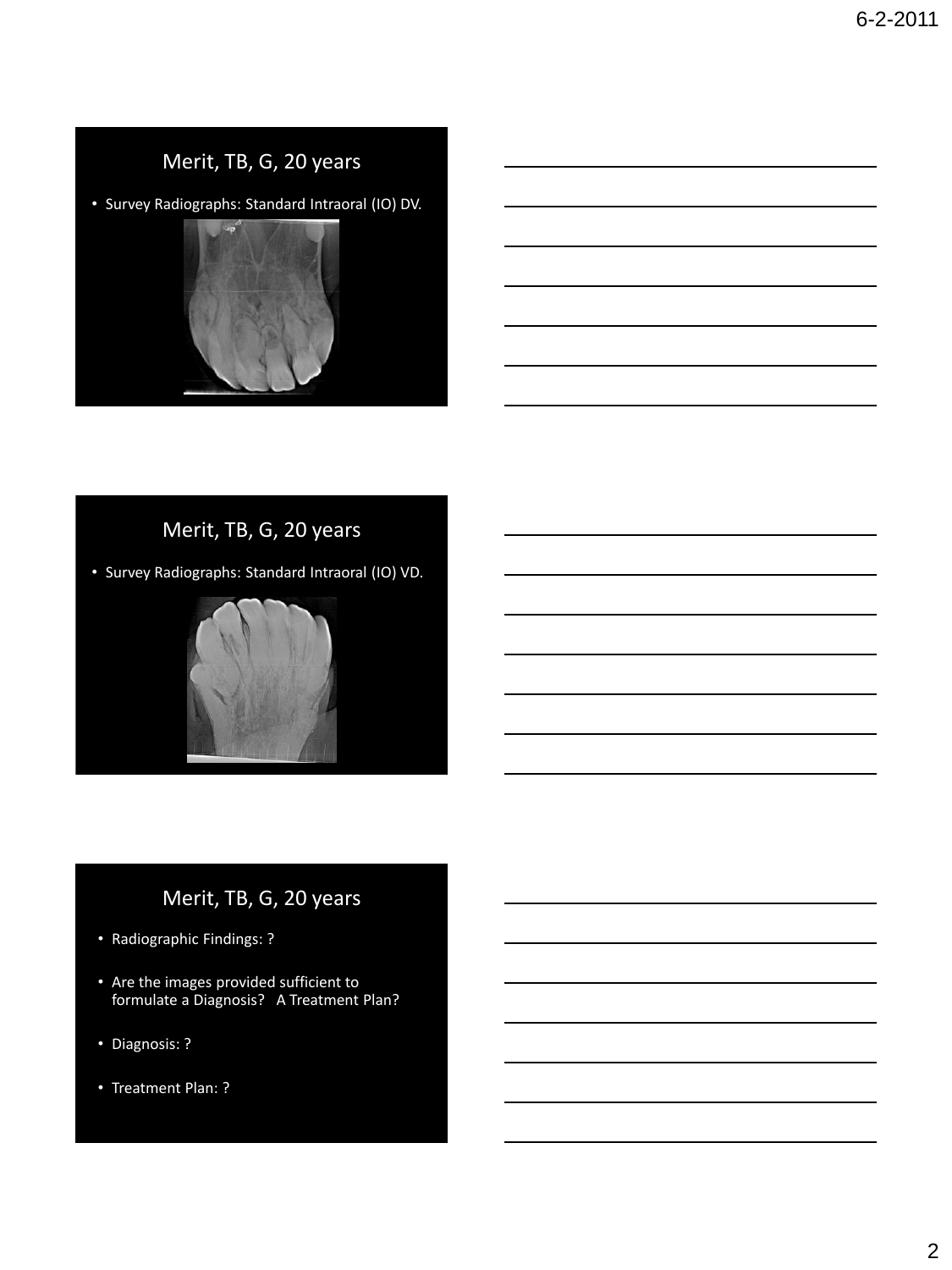# Merit, TB, G, 20 years

# Merit, TB, G, 20 years

• PE Findings ?

- Gingival Recession?
- Mucosal Tract
- Cementum
- Perio Indices:
	- Plaque
	- Calculus
	- Probing Depth • Sulcular Bleeding
	- Mobility

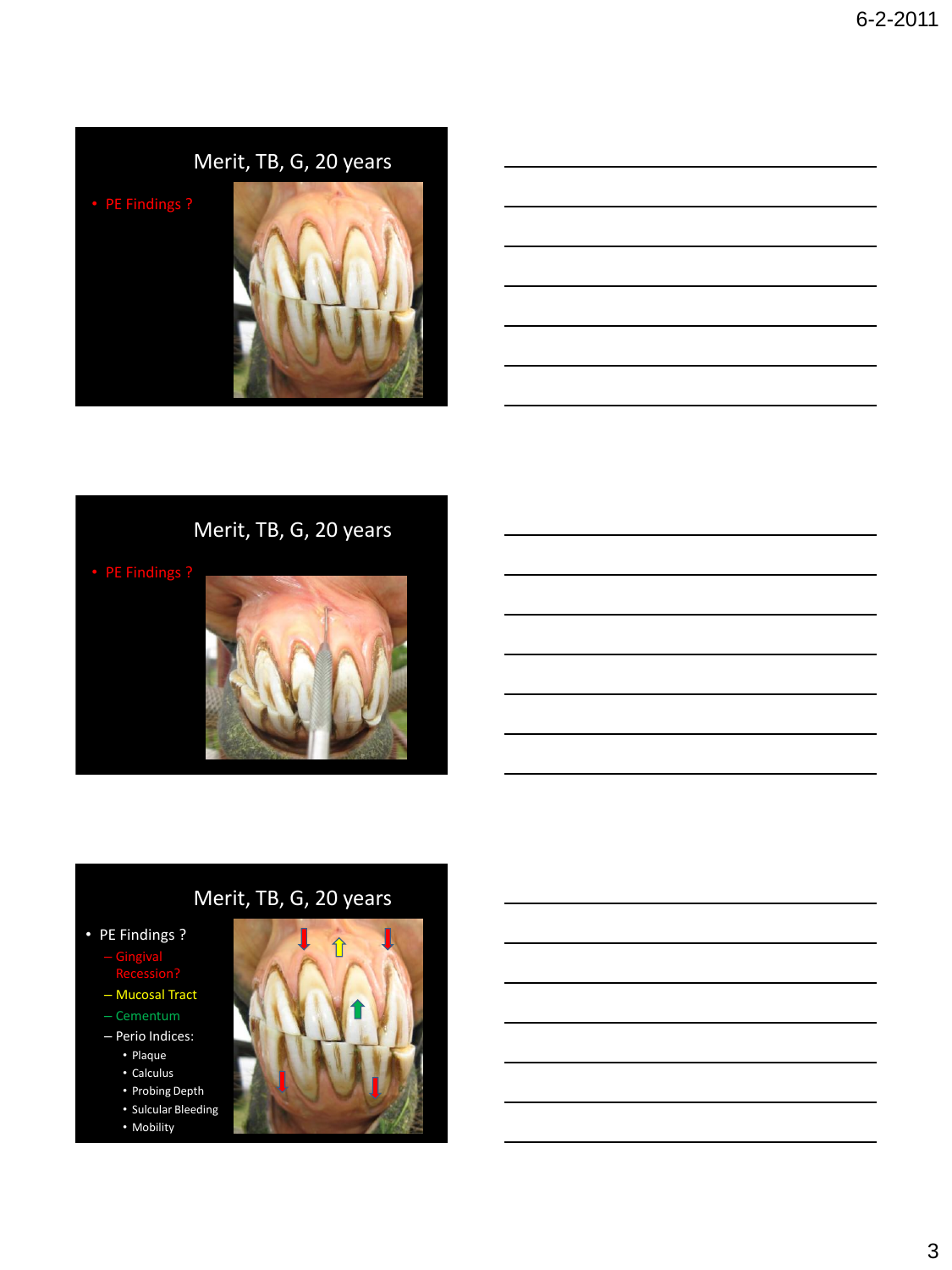### Merit, TB, G, 20 years Oral Examination: PE

- Chart for Characterization of Equine Periodontal Disease:
- $\textsf{Age}$  \_\_\_\_\_\_\_\_\_ Sex\_\_\_\_\_\_Breed\_\_\_\_\_\_Owner\_\_\_\_
- Previous history of dental care:
- Location of Periodontal Disease:
- Tooth Mobility Index:  $(0)$   $(1)$   $(2)$   $(3)$   $(4)$
- Cementum:
	- Supragingival: Normal; Stained; Decayed. – Subgingival: Normal; Stained; Decayed.
- Gingiva: Normal; Recessed; Inflamed, Ulcerated.
- Sulcular Epithelium: Normal; Inflamed; Necrotic
- Pocket Length:\_\_\_\_mm
- Pocket Depth:\_\_\_\_mm
- Radiographs: Yes/No Findings:

### Merit, TB, G, 20 years Oral Examination: PE

- Periodontal Indices:
	- Plaque Index.
	- Calculus Index
	- Gingival Index.
	- Sulcular Bleeding Index.
	- Tooth Mobility Index

### Merit, TB, G, 20 years

### • AVDC Definitions:

- Stage: The assessment of the extent of pathological lesions in the course of a disease that is likely to be progressive. E.g., stages of periodontal disease, staging of oral tumors, etc.
- Grade: The quantitative assessment of the degree of severity of a disease or abnormal condition at the time of diagnosis, irrespective of whether the disease is progressive e.g., a grade 2 mast cell tumor (based on mitotic figures)
- Index: A quantitative expression of predefined diagnostic criteria whereby the presence and/or severity of pathological conditions are recorded by assessing a numerical value e.g., gingival index, plaque index, etc.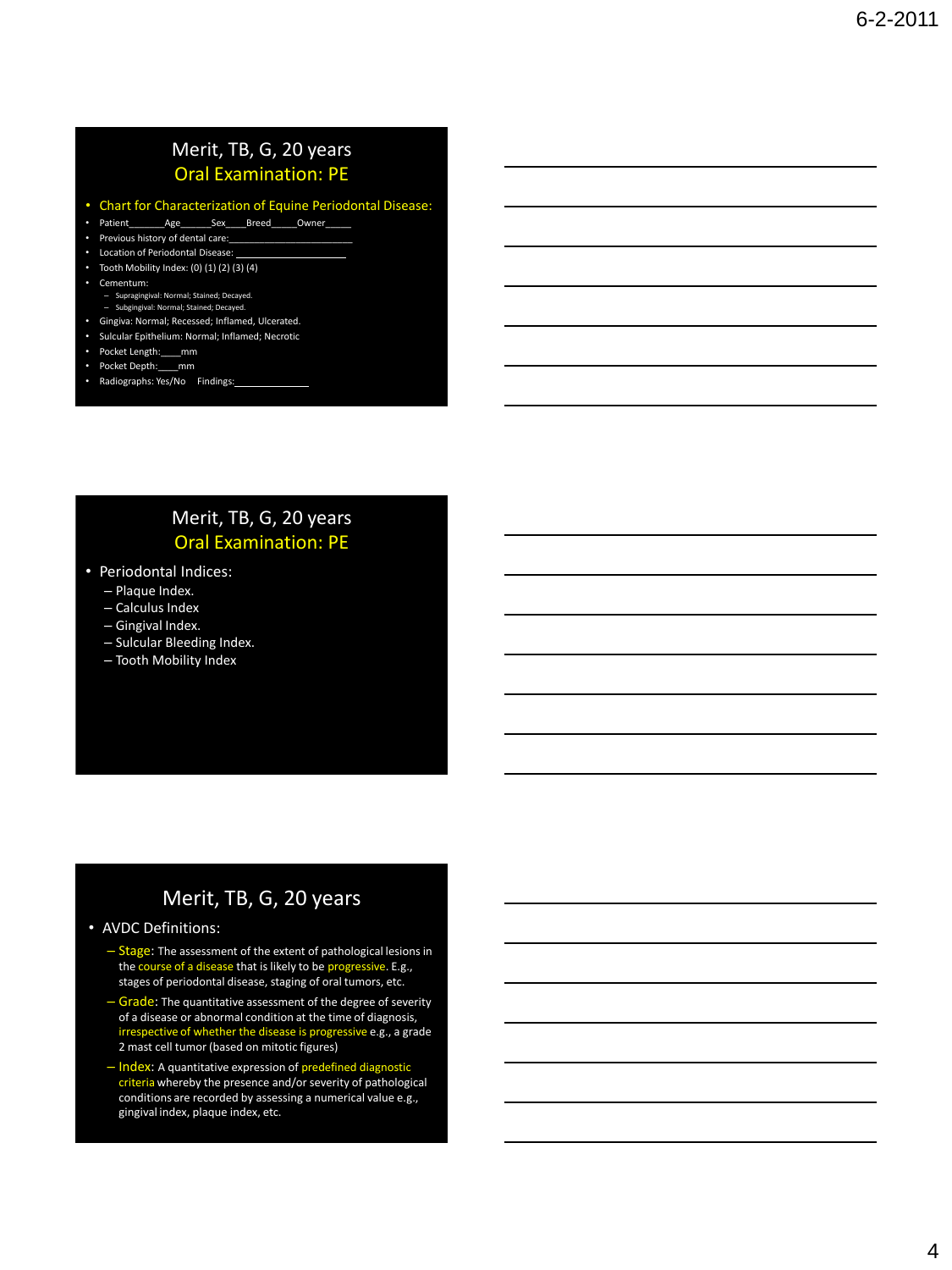### Merit, TB, G, 20 years Oral Examination: PE

- Plaque Index
	- PI 0: No Plaque.
	- $-$  PI 1: Thin film along gingival margin.
	- PI 2: Moderate accumulation.
	- PI 3: Abundant soft material in sulcus.

Ref: Wiggs. Pg 685.

### Merit, TB, G, 20 years Oral Examination: PE

- Gingival Index
	- GI 0: Normal Gingiva.
	- GI 1: Mild Inflammation, slight color changes, slight edema; no bleeding on probing.
	- GI 2: Moderate Inflammation; redness, edema, and<br>glazing; bleeding on probing.
	- GI 3: Severe Edema.

Ref: Wiggs. Pg 685.

### Merit, TB, G, 20 years Oral Examination: PE

### • Sulcular Bleeding Index

- SBI 0: Healthy Appearance, No bleeding on sulcus probing.
- SBI 1: Apparently healthy, Slight bleeding on sulcus probing.
- SBI 2: Bleeding on probing, color change due to<br>inflammation, no swelling or edema.
- SBI 3: Bleeding on probing, color change, slight edema.
- SBI 4: Bleeding on probing, color change, obvious swelling.
- SBI 5: Spontaneous Bleeding on probing. Ref: Wiggs. Pg 686.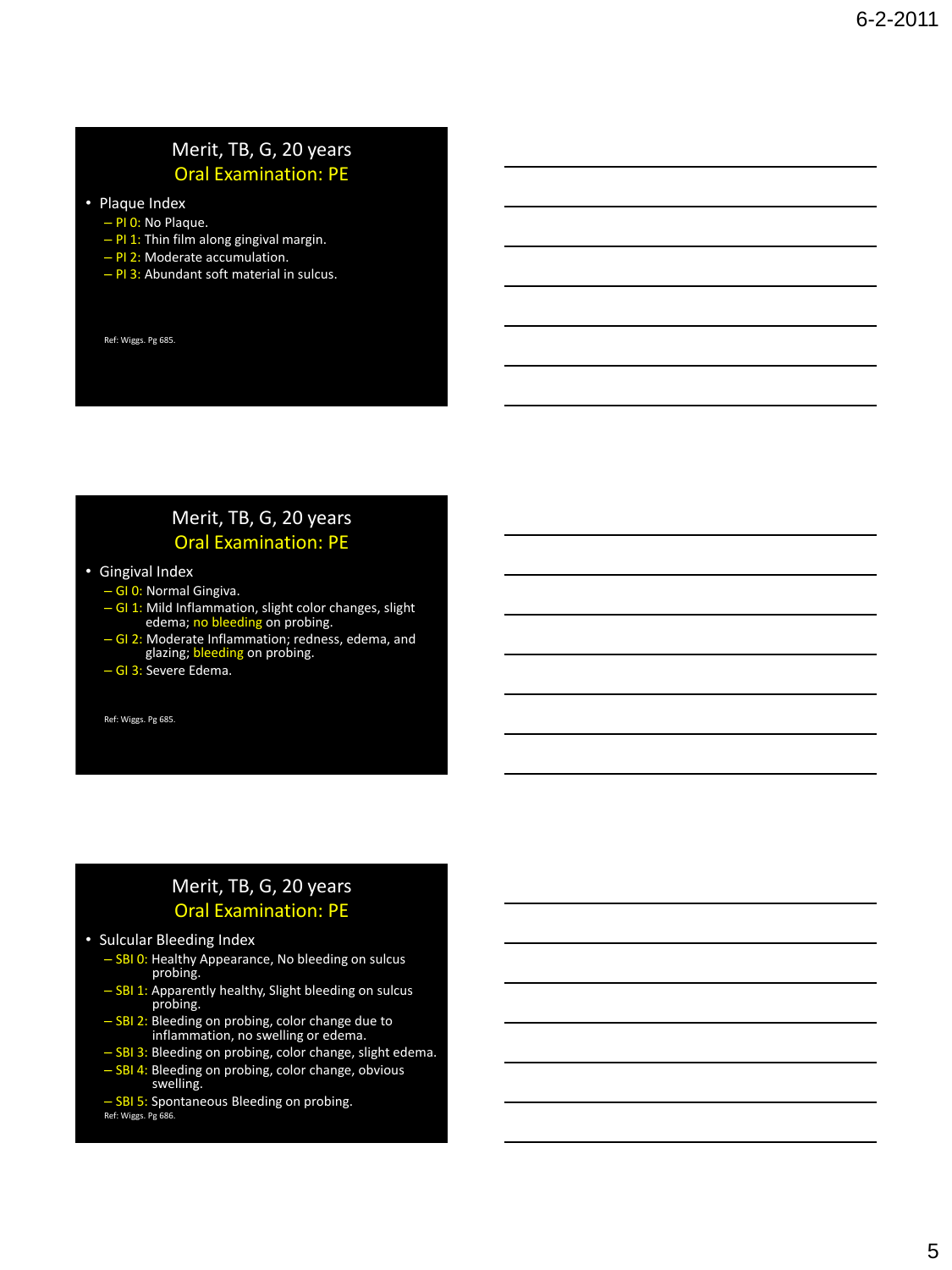### Merit, TB, G, 20 years Oral Examination: PE

- Calculus Index
	- CI 0: No Calculus.
	- CI 1: Supragingival Calculus, extending only slightly below the free gingival margin.
	- CI 2: Moderate amount of supra- and subgingival calculus, or subgingival calculus only.
	- CI 3: Abundant supra- and subgingival calculus.

Ref: Wiggs. Pg 686.

### Merit, TB, G, 20 years Oral Examination: PE

- Tooth Mobility Index
	- MI 0: Mild Normal
	- MI 1: Represents the first distinguishable sign of movement greater than normal.
	- MI 2: Moderate Movement of up to approximately 3 mm.
	- MI 3: Severe Movement >3 mm in any direction and/or is depressible.
	- Klugh, DO. 2005. Equine Periodontal Disease. Clin Tech Equine Pract 4:135-147.

### Little Joe, APH, G, 7 yrs Oral Examination: PE

- Instrumentation:
	- Probe
	- Mirror
	- Normal Sulcular Depth: < 3mm: Is, Cs, PM1-2. < 5mm: PM3-M3.

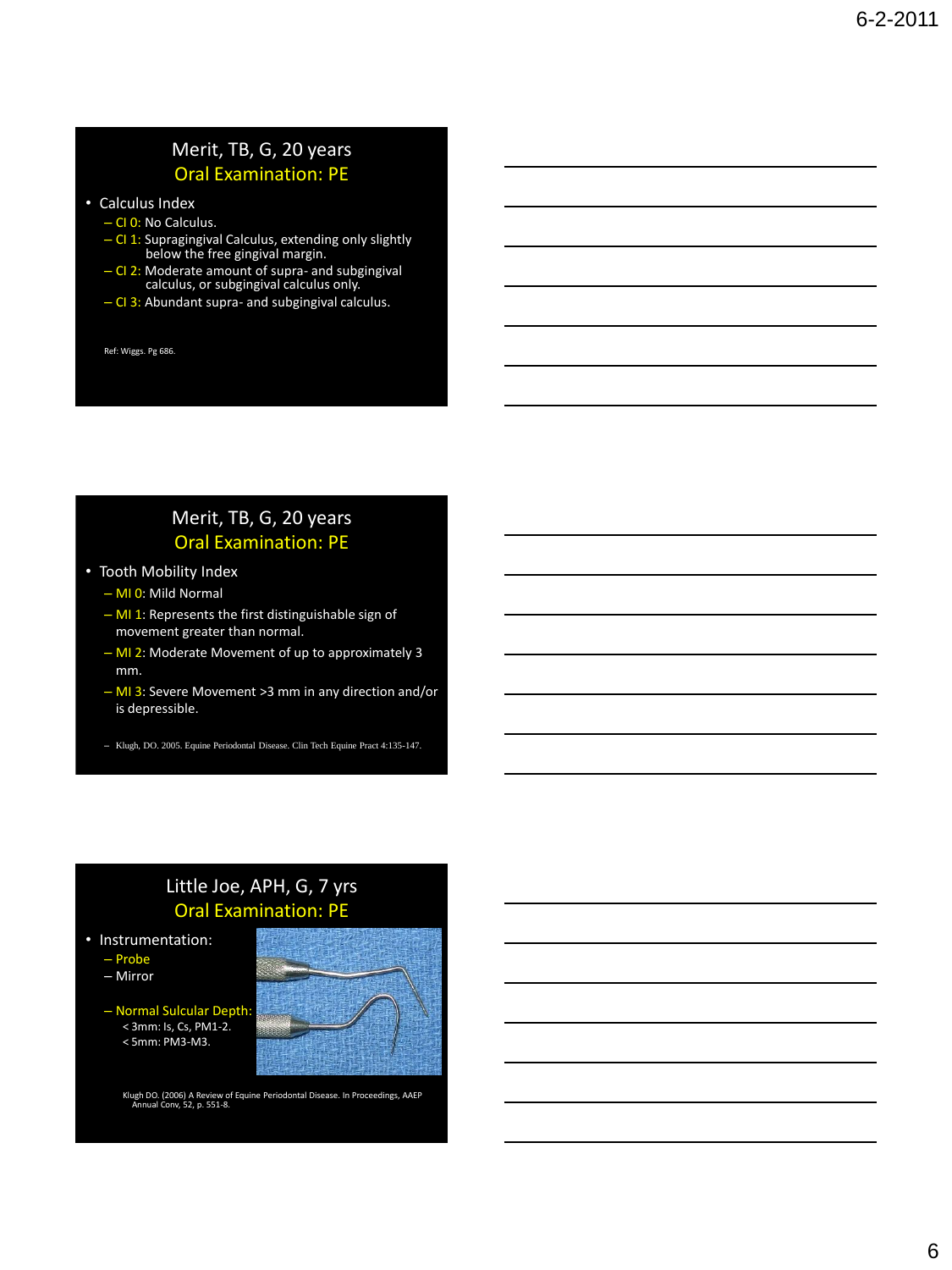

J

- PE Findings ?
	- Gingival
	- Mucosal Tract
	- Cementum
	- Perio Indices:
		- Plaque
		- Calculus
		- Probing Depth • Sulcular Bleeding
		-



# Merit, TB, G, 20 years

• PE Findings ?

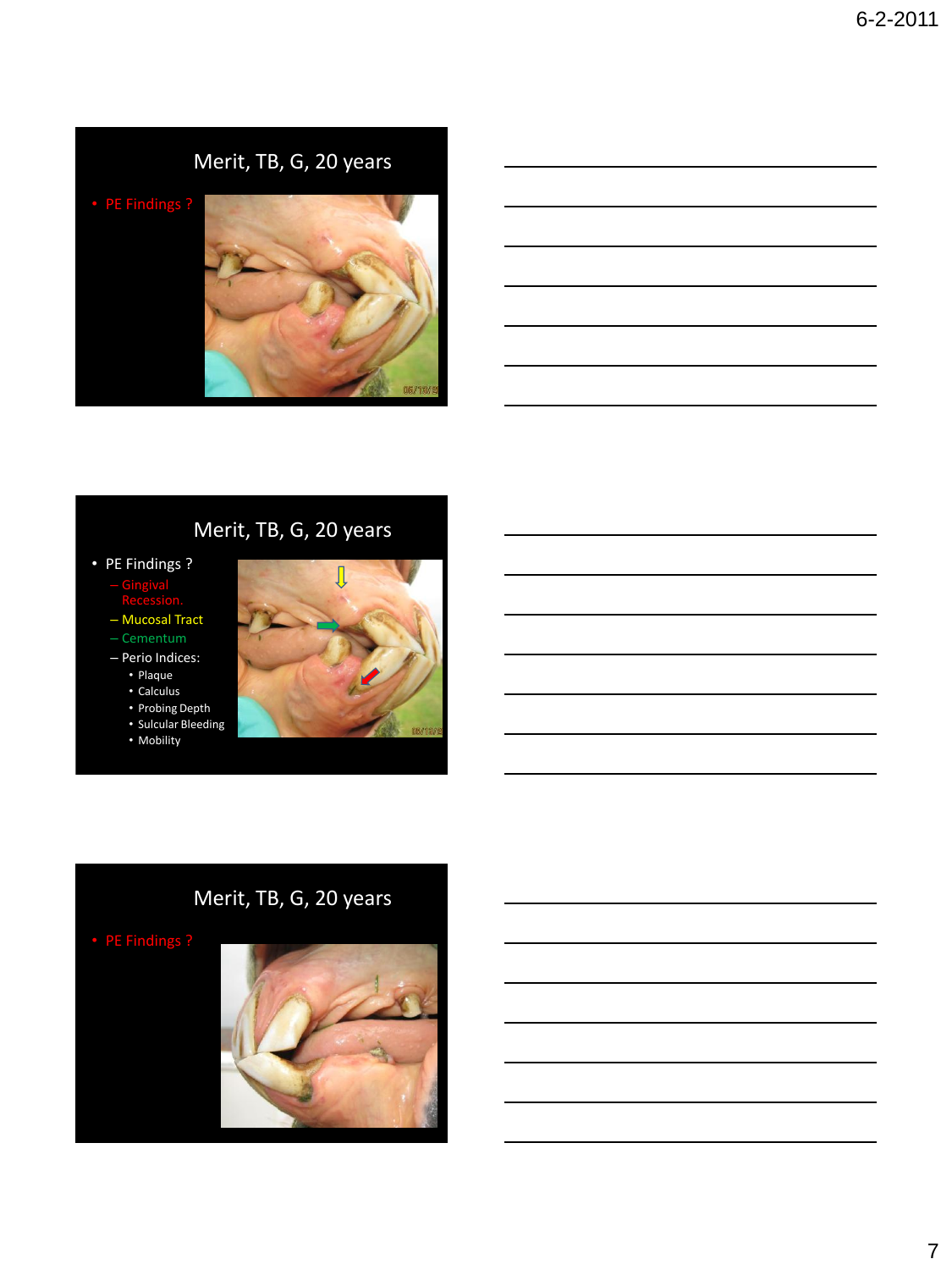- PE Findings ?
	- 304 CR/FX
	- Gingival Recession
	- Cementum
	- Perio Indices:
		- Plaque
		- Calculus
		- Probing Depth
		- Sulcular Bleeding
		- Mobility



### Merit, TB, G, 20 years

- PE Findings ?
	- Mucosal Tract
	- Cementum
	- Perio:
		- Plaque
		- Calculus
		-
		-
		- $(M13)$
		-



- Based on PE Findings:
	- DGL4.
	- 103/ 201: Mucosal Tract.
	- 303: MI3, Mucosal Tract (exudate), GR?, proliferative peripheral ceme
	- 304: CR/FX, PP, exudate.
- Diagnosis: ?
	- YPeriodontal Disease
	- M Endodontic Disease<br>– C Hypercementosis
	- Hypercementosis
	- A All of the Above.
		-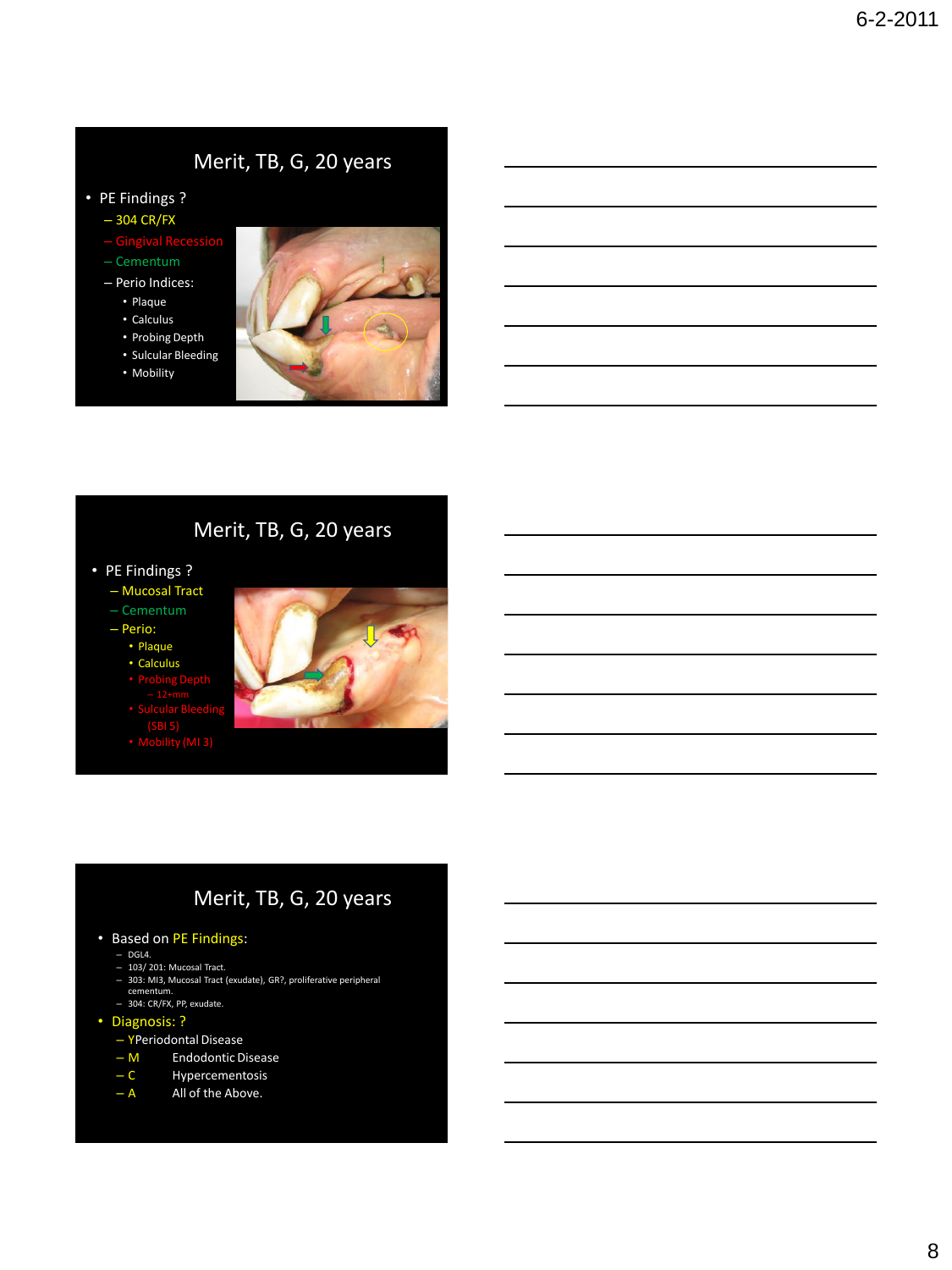### • Diagnosis: ?

- Y Periodontal Disease
- M Endodontic Disease
- C Hypercementosis
- $A$  All of the Above.
- Based on PE Findings.
- Treatment Plan?

# Merit, TB, G, 20 years



- Max Canines: ?
- Max Incisors: ?

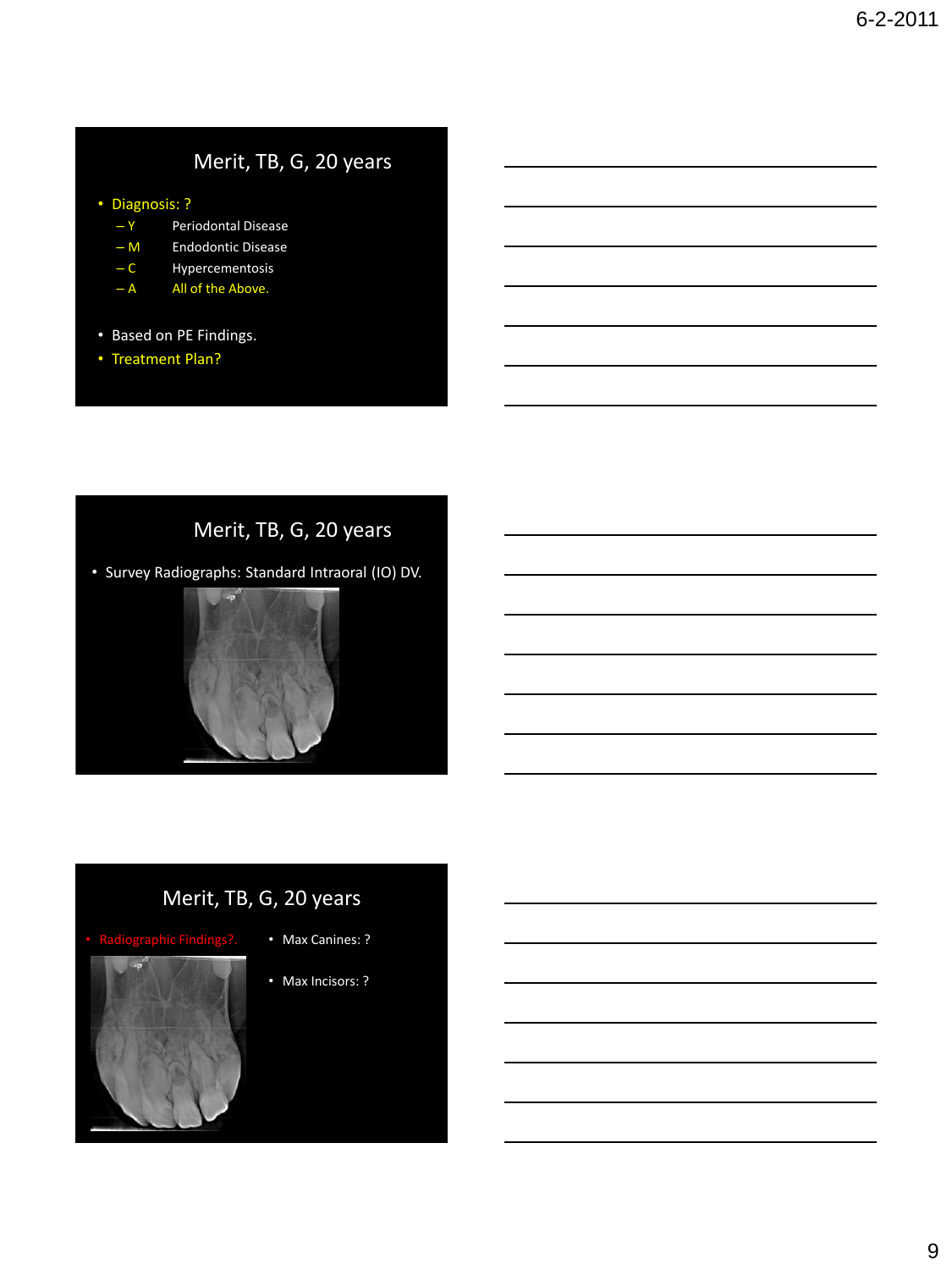

### • Max Canines:

– Crown: Normal.

### • Max Incisors:

- Tooth Resorption.
- Proliferative Peripheral
- Cementum. – Widened PDL Spaces
- 

# Merit, TB, G, 20 years

• Survey Radiographs: Standard Intraoral (IO) VD.





- MN Canines: ?
- MN Incisors: ?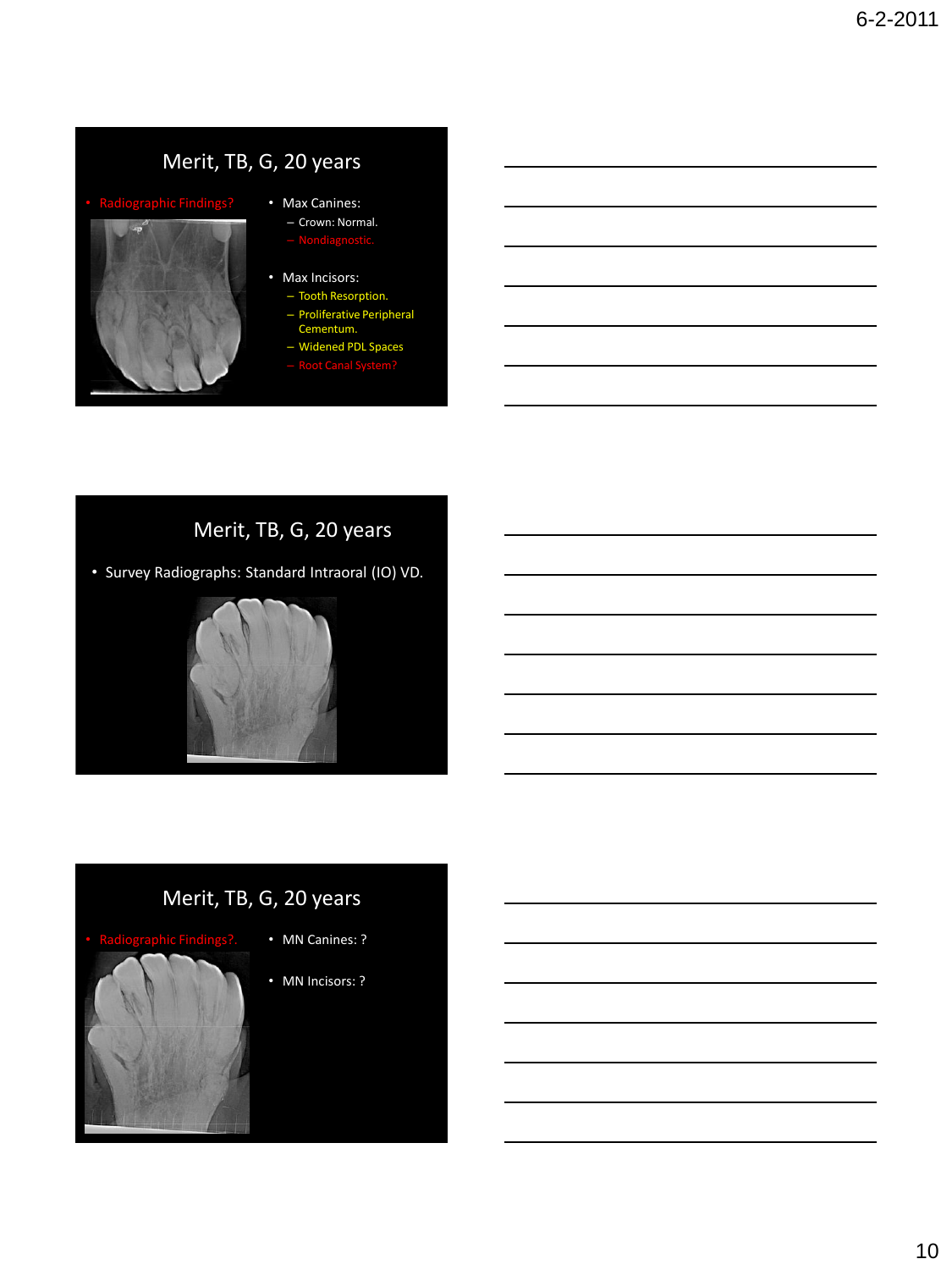

- MN Canines:
	- Crown: ?
	- PDL Space? – Root Canal System?
	-
- MN Incisors: – Tooth Resorption.
	-
	- Proliferative Peripheral Cementum. – Widened PDL Spaces.
	-

### Merit, TB, G, 20 years

- Tooth Resorption Radiographic Signs:
	- Type I relative normal radiodensity and normal appearance of the PDL space. (Incisors?)
	- Type II extensive root replacement by alveolar bone, abscence of PDL space. (Canines?)

- Tooth Resorption (AVDC Nomenclature)
- The AVDC classification of tooth resorption is based on the assumption that tooth resorption is a pr
- **Stage 1 (TR 1): Mild** dental hard tissue loss (cementum or cementum and enamel). • **Stage 2 (TR 2): Moderate** dental hard tissue loss (cementum or cementum and enamel with loss of dentin that does not extend to the pulp cavity).
- 
- Stage 3 (TR 3): Deep dental hard tissue loss (cementum or cementum and enamel with<br>Ioss of dentin that extends to the pulp cavity); most of the tooth retains its integrity.<br>• Stage 4 (TR 4): Extensive dental hard tissue with loss of dentin that extends to the pulp cavity); most of the tooth has lost its
	- integrity.
	- **TR4a: Crown** and root are equally affected.
	- **TR4b: Crown** is more severely affected than the root. **TR4c: Root is** more severely affected than the crown.
	-
- **Stage 5 (TR 5):** Remnants of dental hard tissue are visible only as irregular radiopacities, and gingival covering is complete.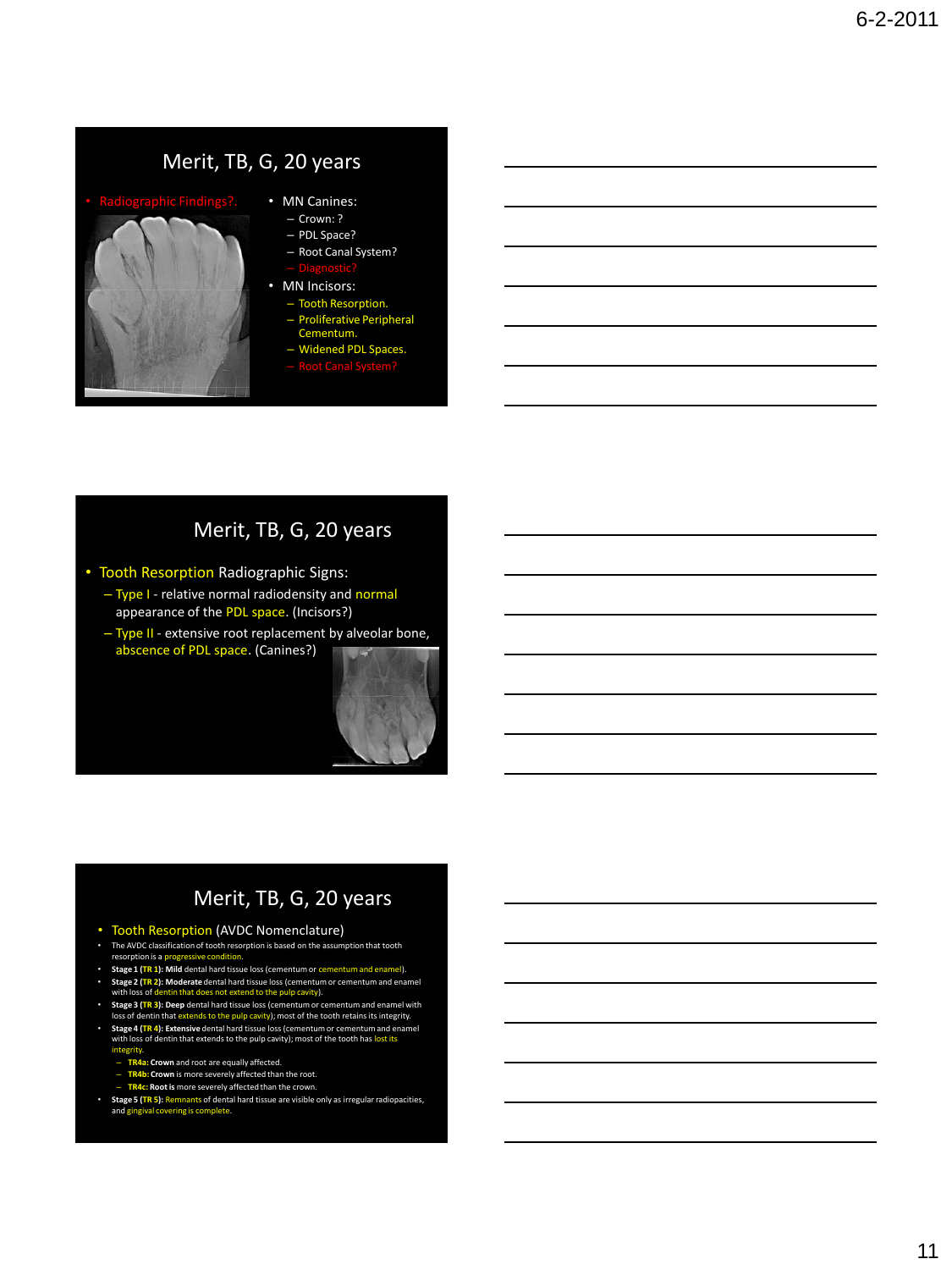### • Diagnosis?

- Y Periodontal Disease
- M Hypercementosis
- C Tooth Resorption.
- $-A$  EOTRH.

### Merit, TB, G, 20 years

- Diagnosis?
	- Y Periodontal Disease
	- M Hypercementosis
	- C Tooth Resorption.
	- A EOTRH.

### Merit, TB, G, 20 years

### • Diagnosis: ?

- Klugh, D.O., 2004. Incisor and canine periodontal disease. In: Proceedings of the 18th VDF, Fort Worth, USA, pp.166–169.
- Gregory, R.C., Fehr, J., Bryant, J., 2006. Chronic incisor periodontal disease with cemental hyperplasia and hypoplasia in horses. In: Proceedings of the AAEP Focus on Dentistry Mtg.
- Baratt, R.M., 2007. Equine incisor resorptive lesions. In: Proceedings of the 21st VDF, Minneapolis, USA, pp. 23–30.
- Caldwell, L.A., 2007. Clinical features of chronic disease of the anterior dentition in horses. In: Proceedings of the 21<sup>st</sup> VDF, Minneapolis, USA, pp. 18–21.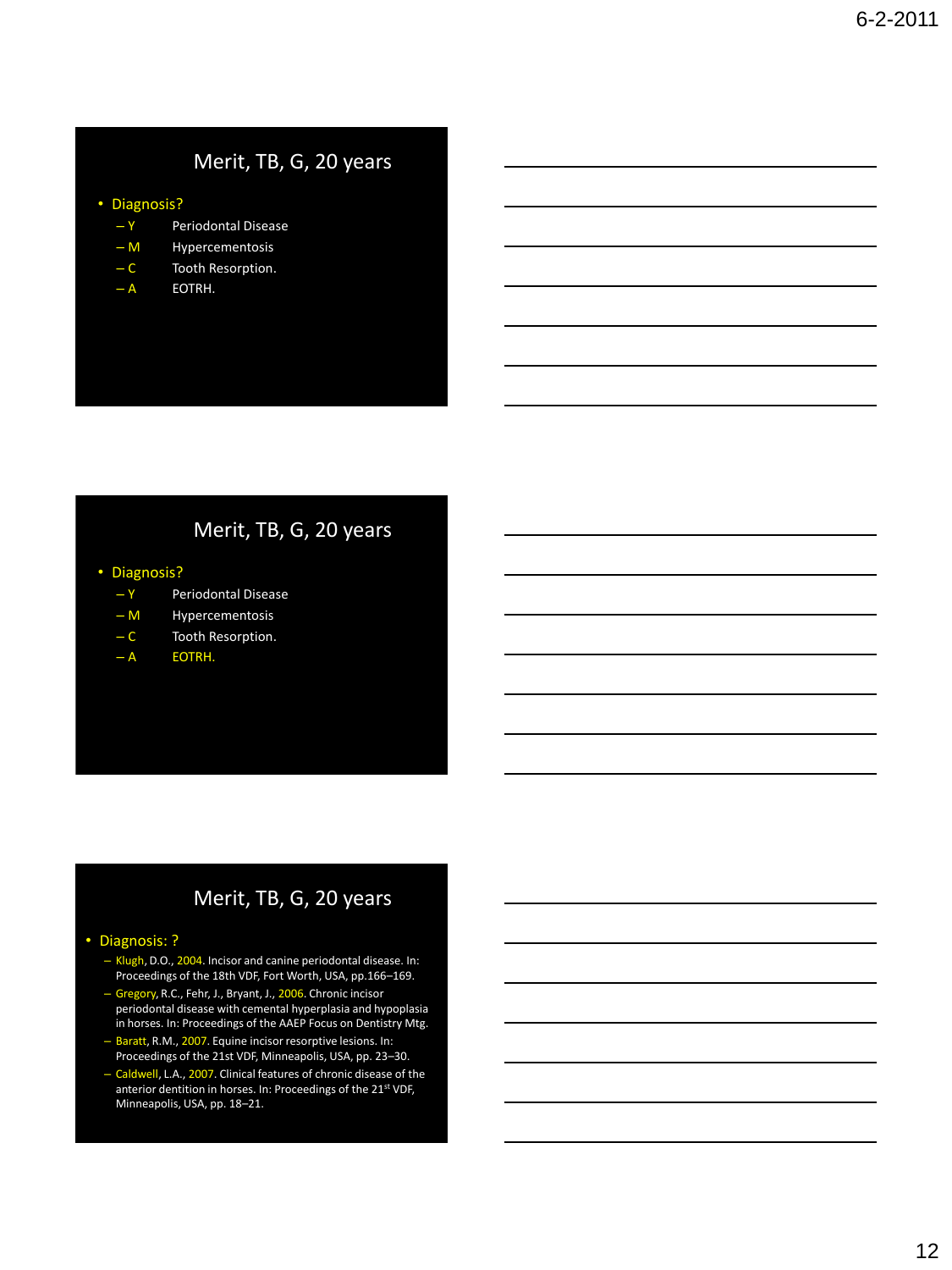### • Diagnosis: ?

- Staszyk, C., Bienert, A., Kreutzer, R., Wohlsein, P., Simhofer, H., 2008. Equine odontoclastic tooth resorption and hypercementosis. The Veterinary Journal 178 (3), 372–379.
	- Histological Description.
		- Primary Disease: Tooth Resorption
		- Hyercementosis: Reparative Response
	- TR & HC: Similar to FORL (Feline) and MIRR (Human).
	- Unique:
		- Irregular Cementum: Supports PDL reattachment.
		- Cementum Deposition can be a generalized feature.
		- TR: No evidence of prior Internal Resorption.

### Merit, TB, G, 20 years

- Diagnosis: ?
	-
	- Warning: Syndrome.

### • Case Options?

- Y Monitor Progression of Case. (Ignore?)
- M More Imaging.
- C Treatment Planning.
- A Refer to Bob or Ed!

### Merit, TB, G, 20 years

### • Diagnosis: ?

- 
- Warning: Syndrome.
- Case Options?
	- Y Monitor Progression of Case. (Ignore?)
	- M More Imaging. (Tooth Specific Imaging)
	- C Treatment Planning.
	- A Refer to Bob or Ed!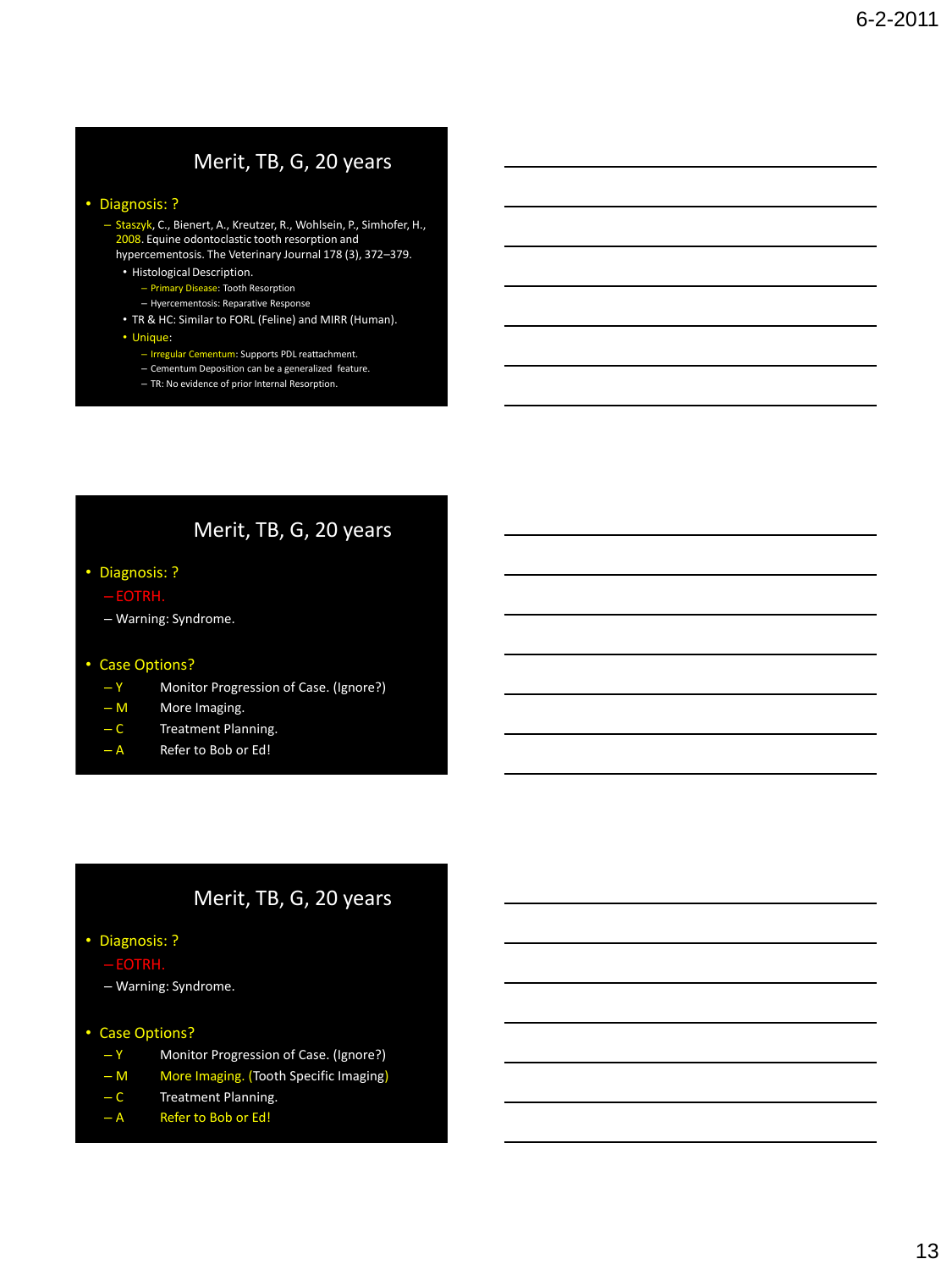



Merit, TB, G, 20 years

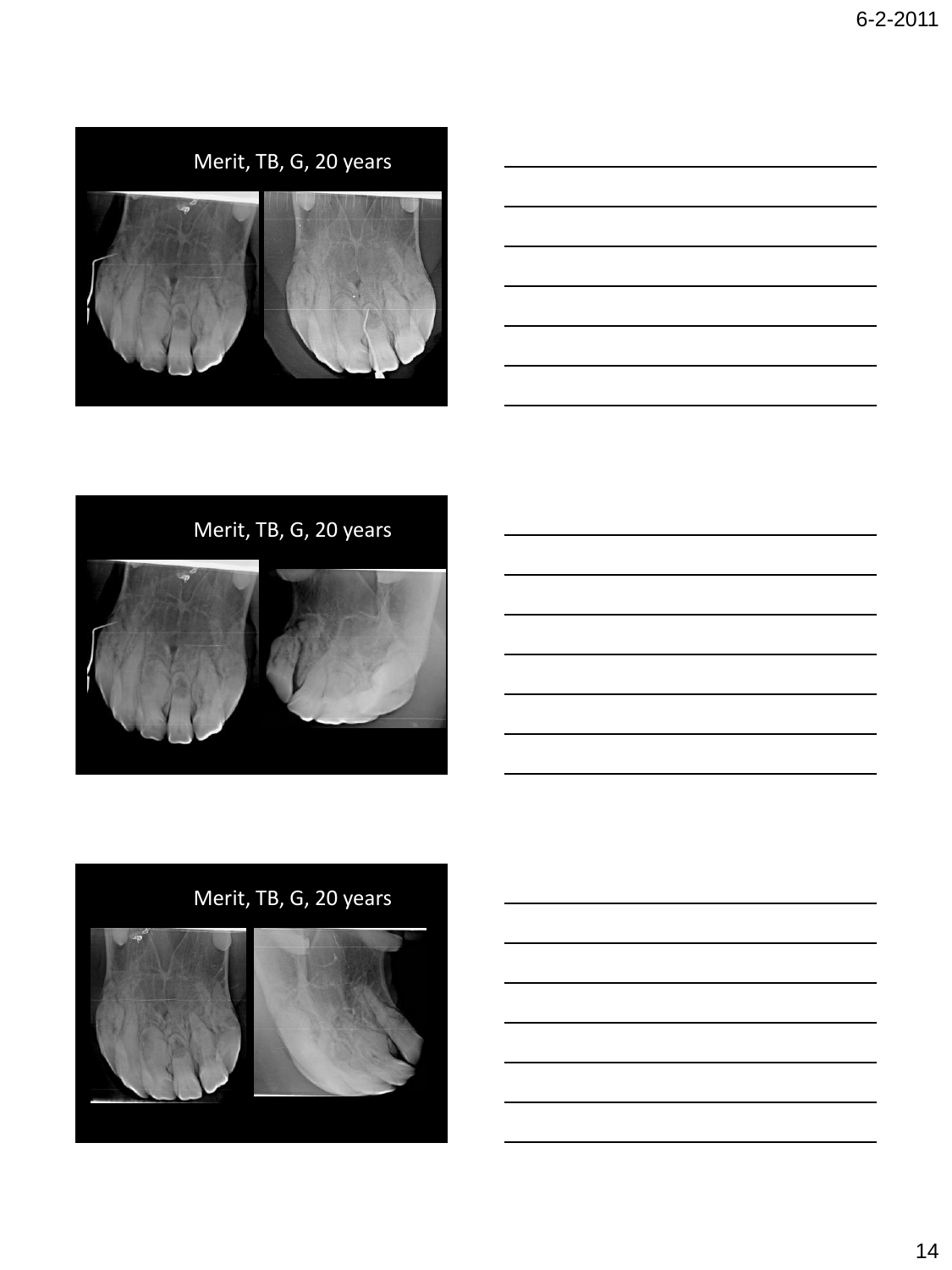





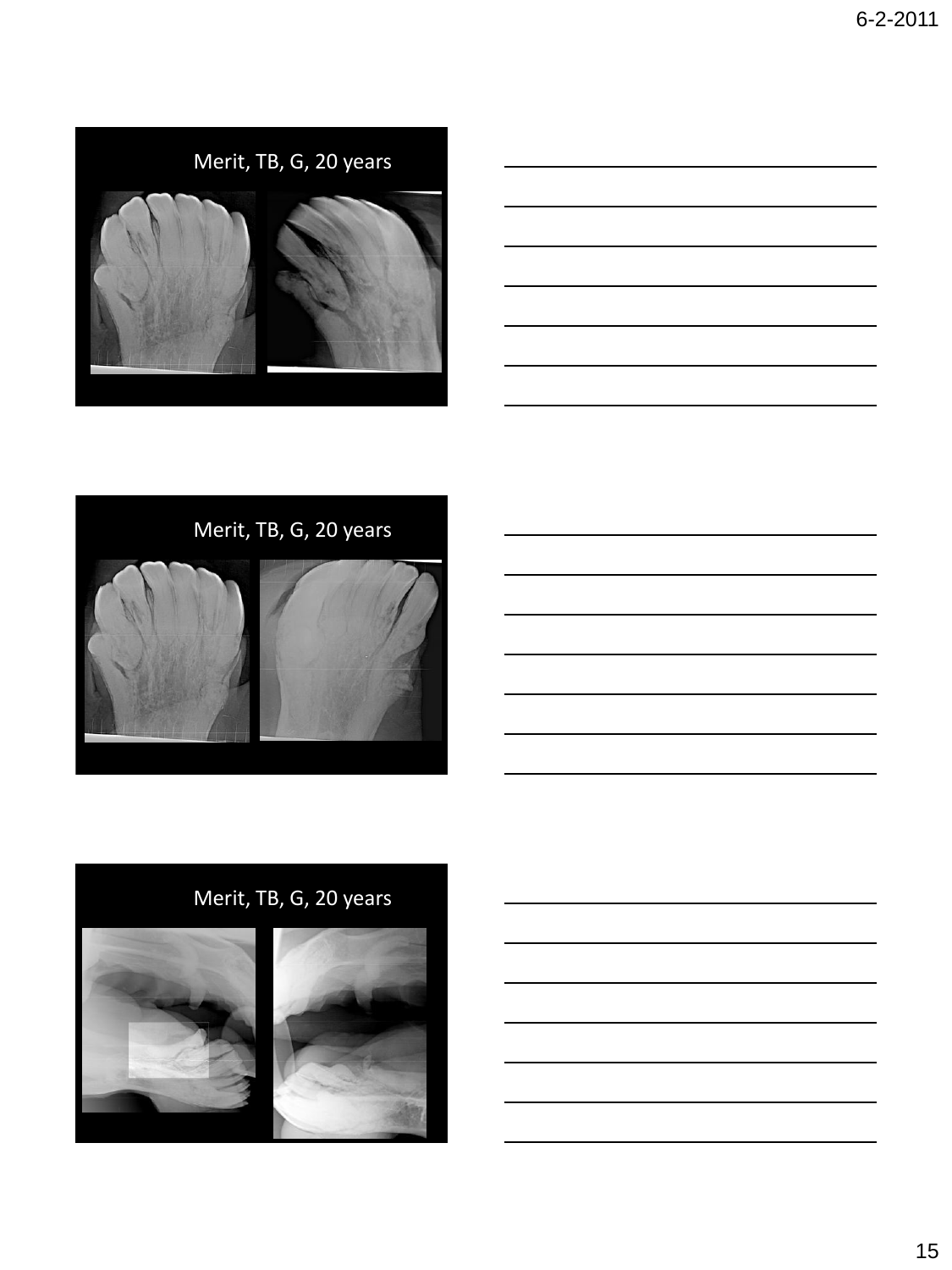### • Diagnosis:

- Generalized EOTRH to Max & MN INC and MN Canines
- 103 Mucosal Tract to TR4 Lesion.
- 201: Mucosal Tract to TR3 Lesion.
- 303: PD 4, Mucosal Tract to TR3/4 Lesion.
- 403: PD 3, TR3/4 Lesion.
- 3/404: TR4b (Crown).

### Merit, TB, G, 20 years

### • Diagnosis:

- Generalized EOTRH to Max & MN INC and MN Canines
- 103 Mucosal Tract to TR4 Lesion.
- 201: Mucosal Tract to TR3 Lesion.
- 303: PD 4, Mucosal Tract to TR3/4 Lesion.
- 403: PD 3, TR3/4 Lesion. – 3/404: TR4b (Crown).
- 

### • Treatment Plan: ?

- Y Monitor Progression of Case. (Ignore?)
- M Multiple Extractions (Single Visit).
- C Multiple Staged Extractions.
- A Refer to Bob or Ed!

### Merit, TB, G, 20 years

### • Diagnosis:

- Generalized EOTRH to Max & MN INC and MN Canines
- 103 Mucosal Tract to TR4 Lesion.
- 201: Mucosal Tract to TR3 Lesion.
- 303: PD 4, Mucosal Tract to TR3/4 Lesion.
- 403: PD 3, TR3/4 Lesion.
- 3/404: TR4b (Crown).

### • Treatment Plan: ?

- Y Monitor Progression of Case. (Ignore?)
- M Multiple Extractions (Single Visit).
- C Multiple Staged Extractions.
- A Refer to Bob or Ed!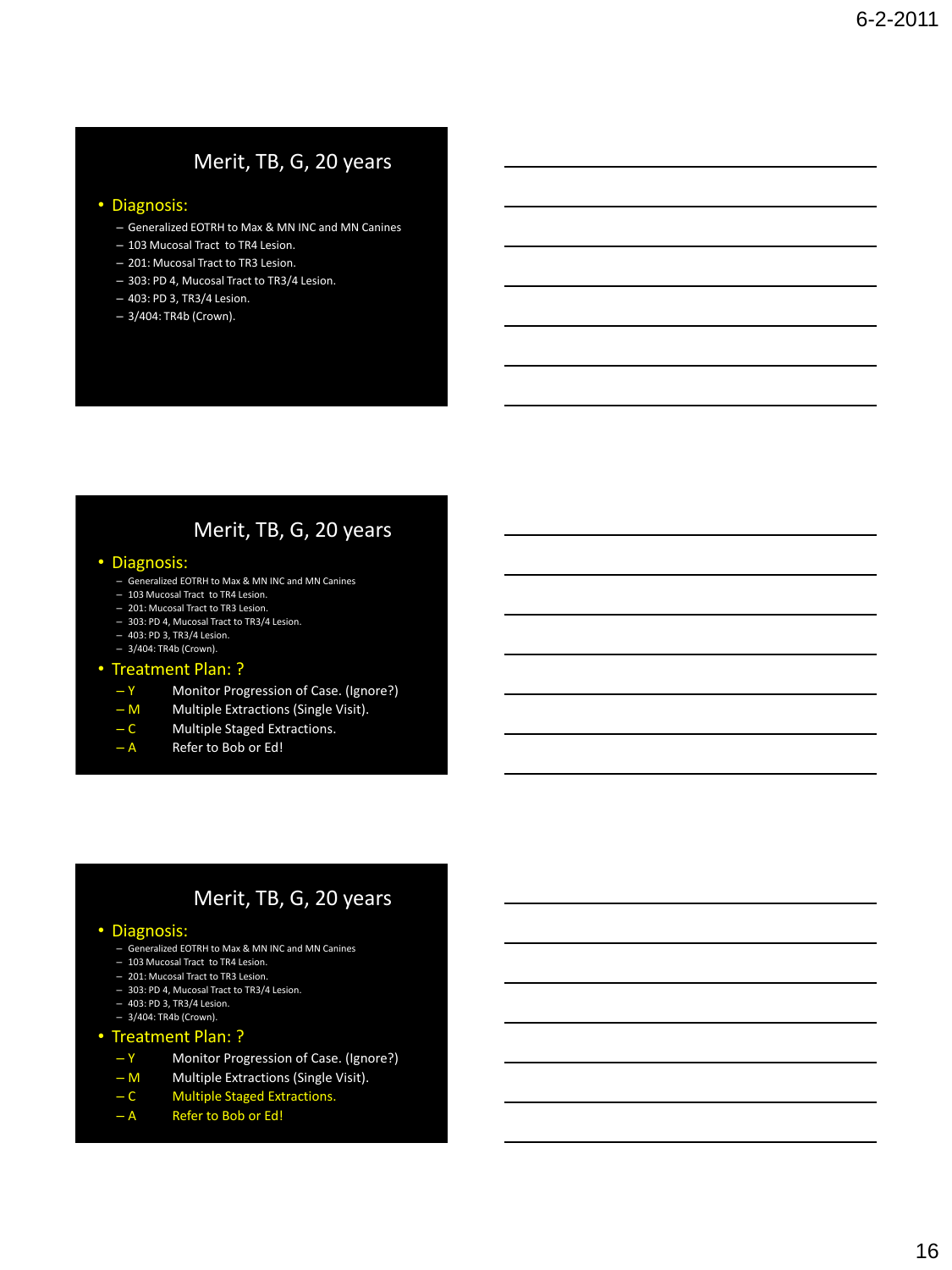### • Diagnosis:

- Generalized EOTRH to Max & MN INC and MN Canines
- 103 Mucosal Tract to TR4 Lesion.
- 201: Mucosal Tract to TR3 Lesion.
- 303: PD 4, Mucosal Tract to TR3/4 Lesion.
- 403: PD 3, TR3/4 Lesion. – 3/404: TR4b (Crown).

### • Treatment Plan:

- Extract: 103/ 201/ 303/ 403.
- Crown Amputation: 304/ 404.
- Exploratory?

### Merit, TB, G, 20 years

- Treatment Plan?
	- Extract: 103/ 201/ 303/ 403.
	- Crown Amputation: 304/ 404.

### – Patient Care:

- PreWean onto a soft food.
- Sedation CRI.
- Local/Regional Anesthesi
- Analgesics.
- Antibiotics.

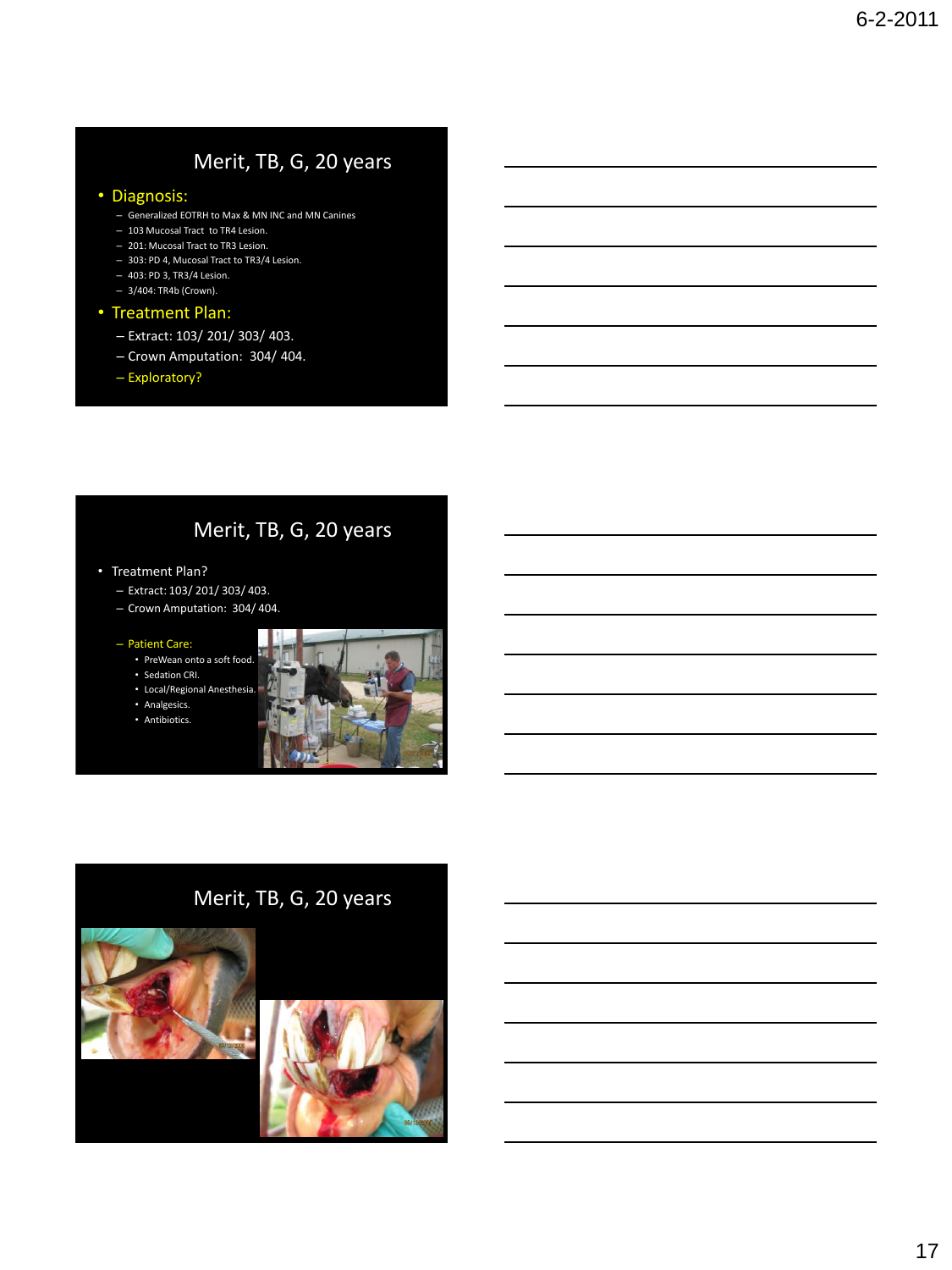











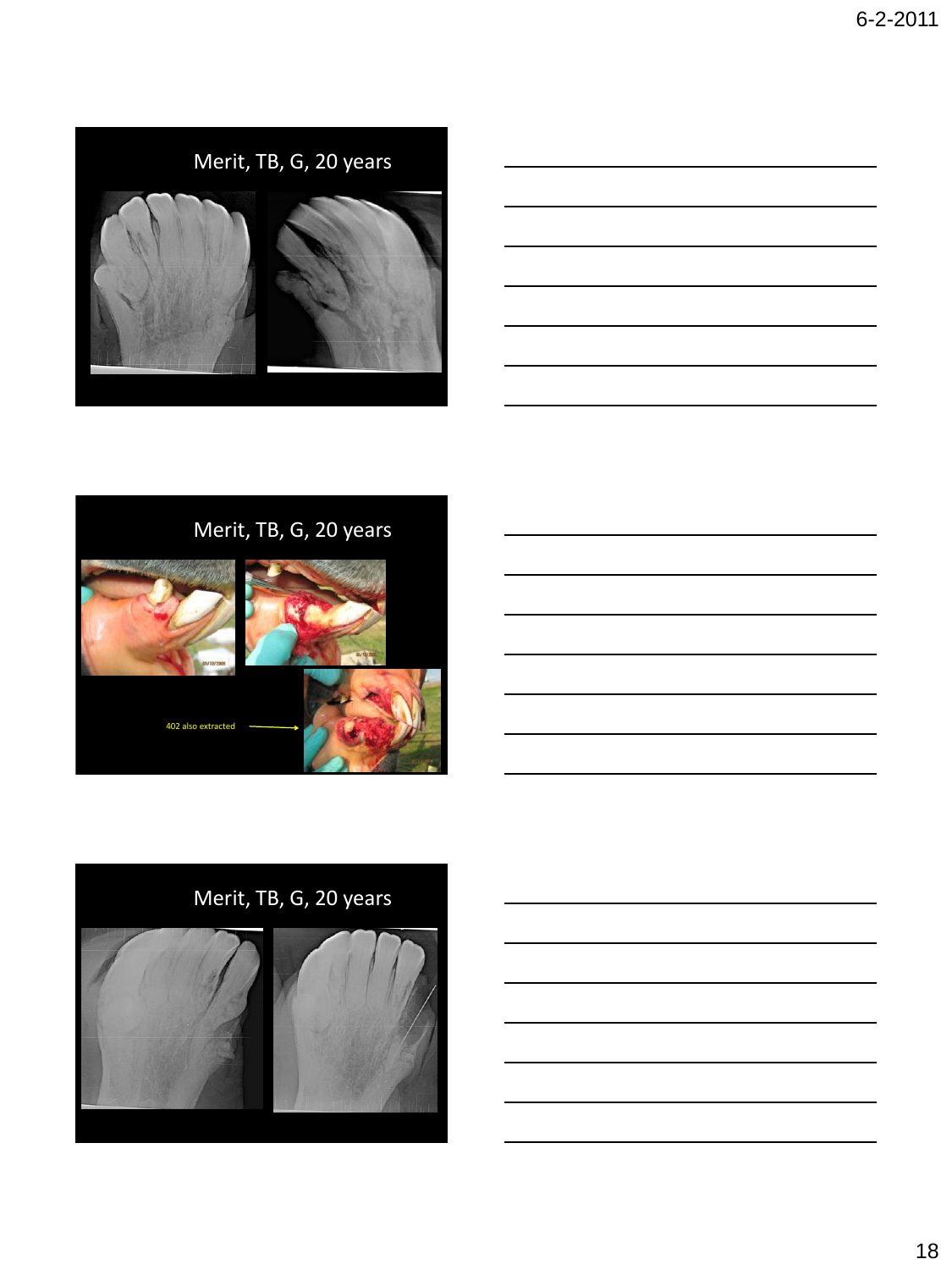# Merit, TB, G, 20 years

- Treatment:
	- Extract: 103/ 201/ 302/ 303/ 402/ 403.
	- Crown Amputation: 304/ 404.
- AfterCare:
	- Wash mouth BID with 0.05% CHX Soln.
	- TMP/SMZ x 2 weeks.
	- Bute x 1 week.
- Re-evaluation in 1 Month.

# Merit, TB, G, 20 years 1 months PostOp

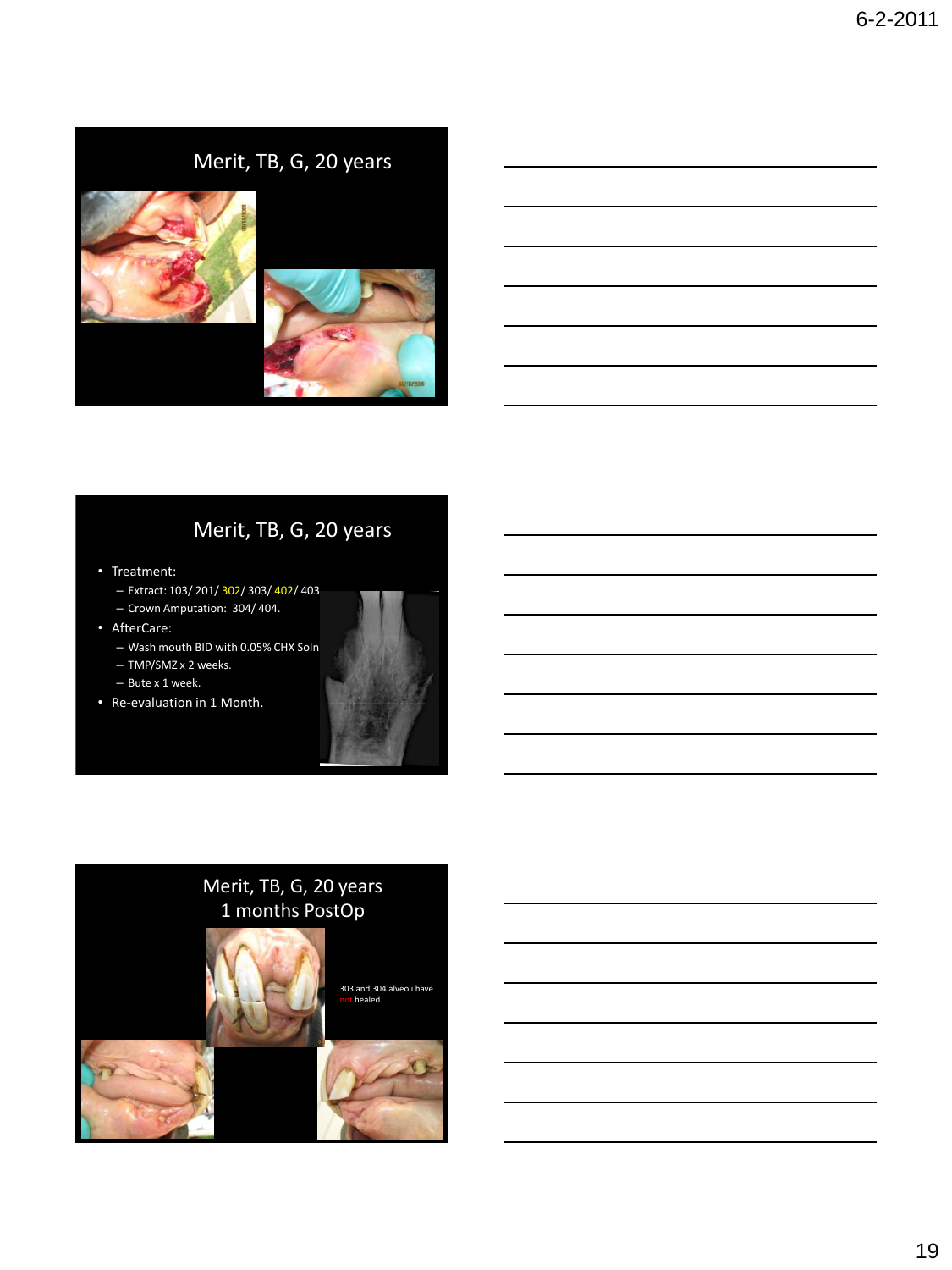





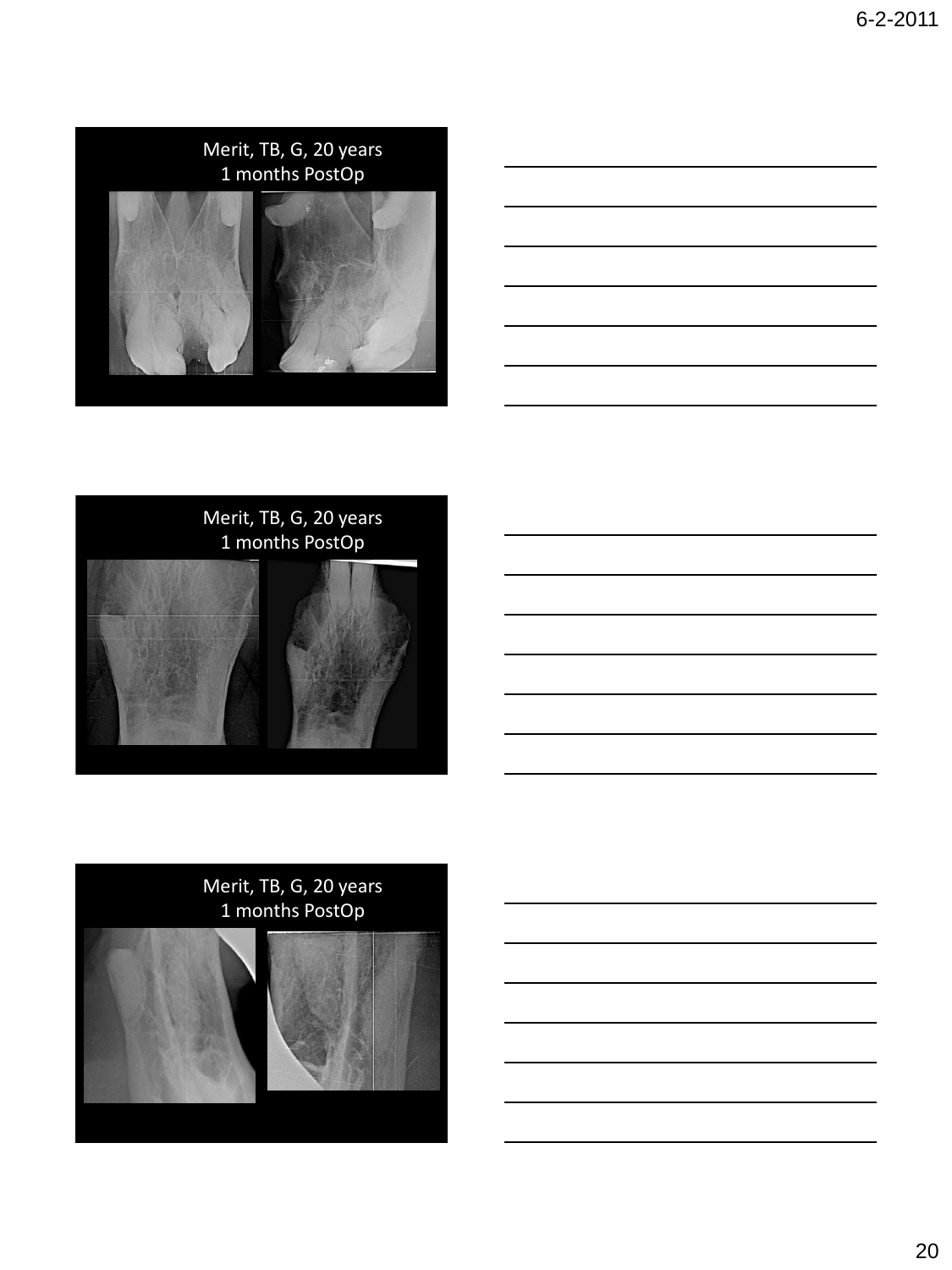### Merit, TB, G, 20 years 1 months PostOp

- Treatment
	- 303/304 Debridement
- AfterCare:
	- Wash mouth BID with 0.05% CHX Soln.
	- TMP/SMZ x 2 weeks.
	- Bute x 1 week.
- Re-evaluation in 3 Month.





### Merit, TB, G, 20 years 6 months PostOp

• 203 and 304 Tracts.

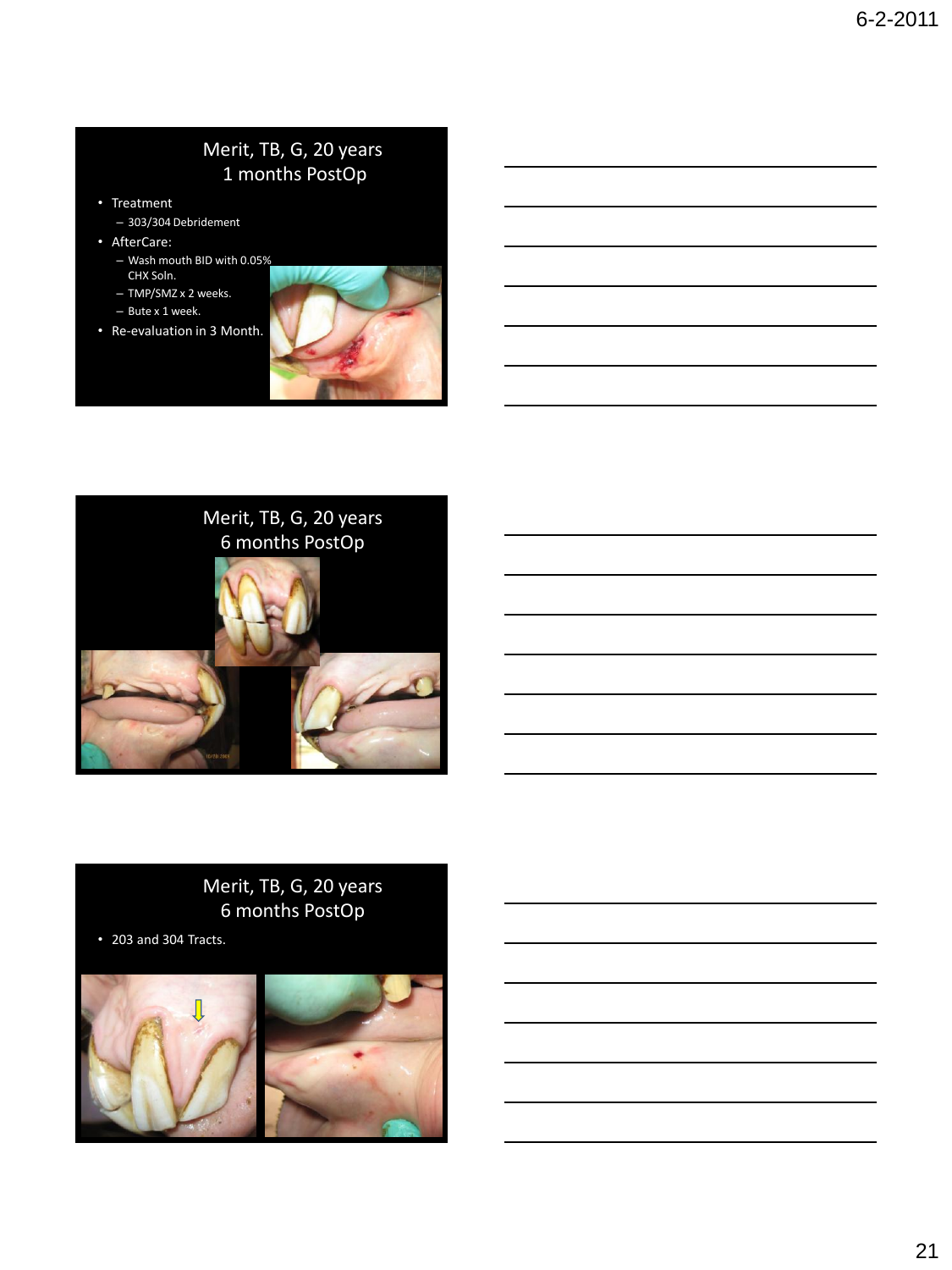





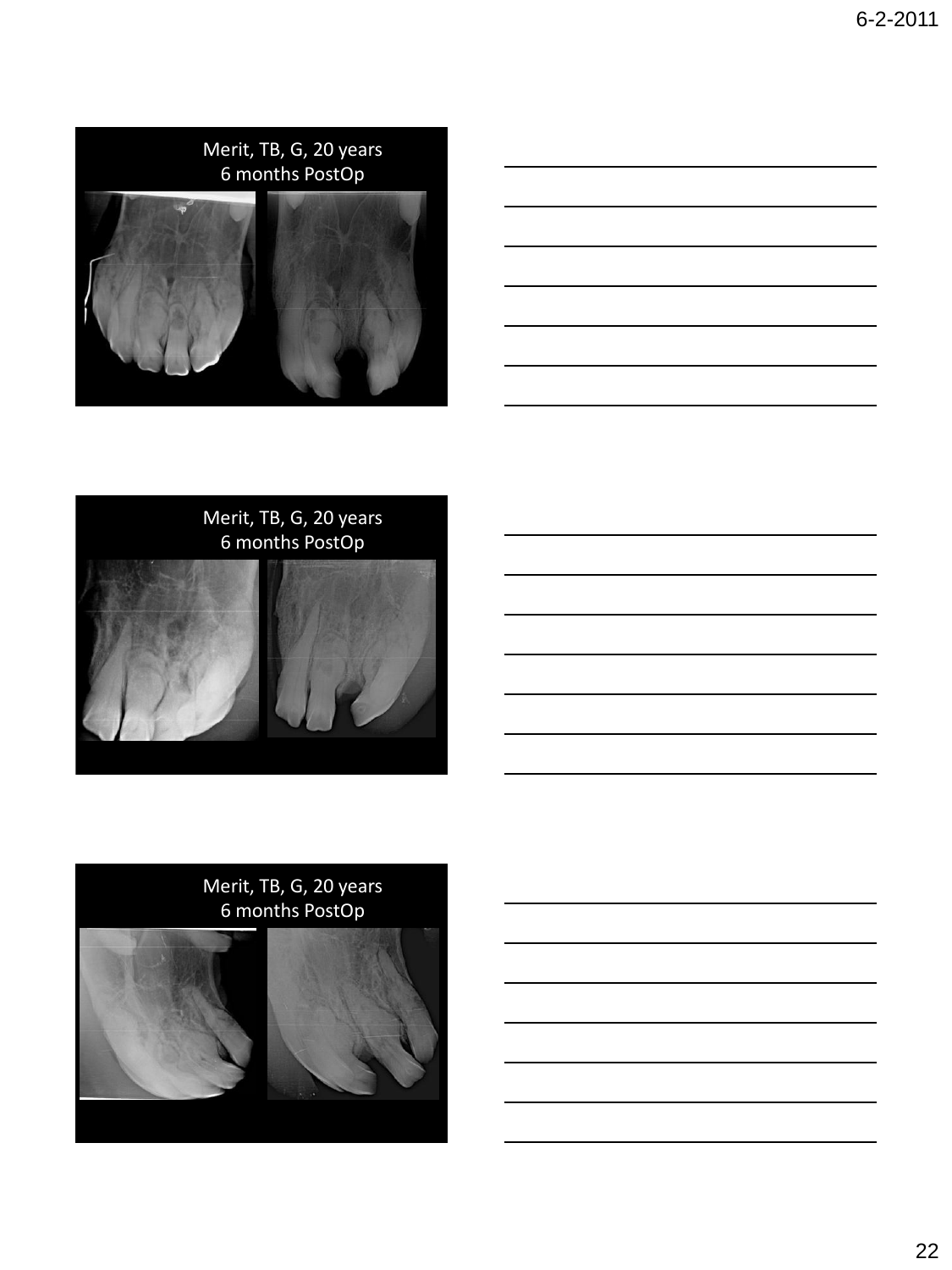





# Merit, TB, G, 20 years 6 months PostOp

• Plan?  $-102$